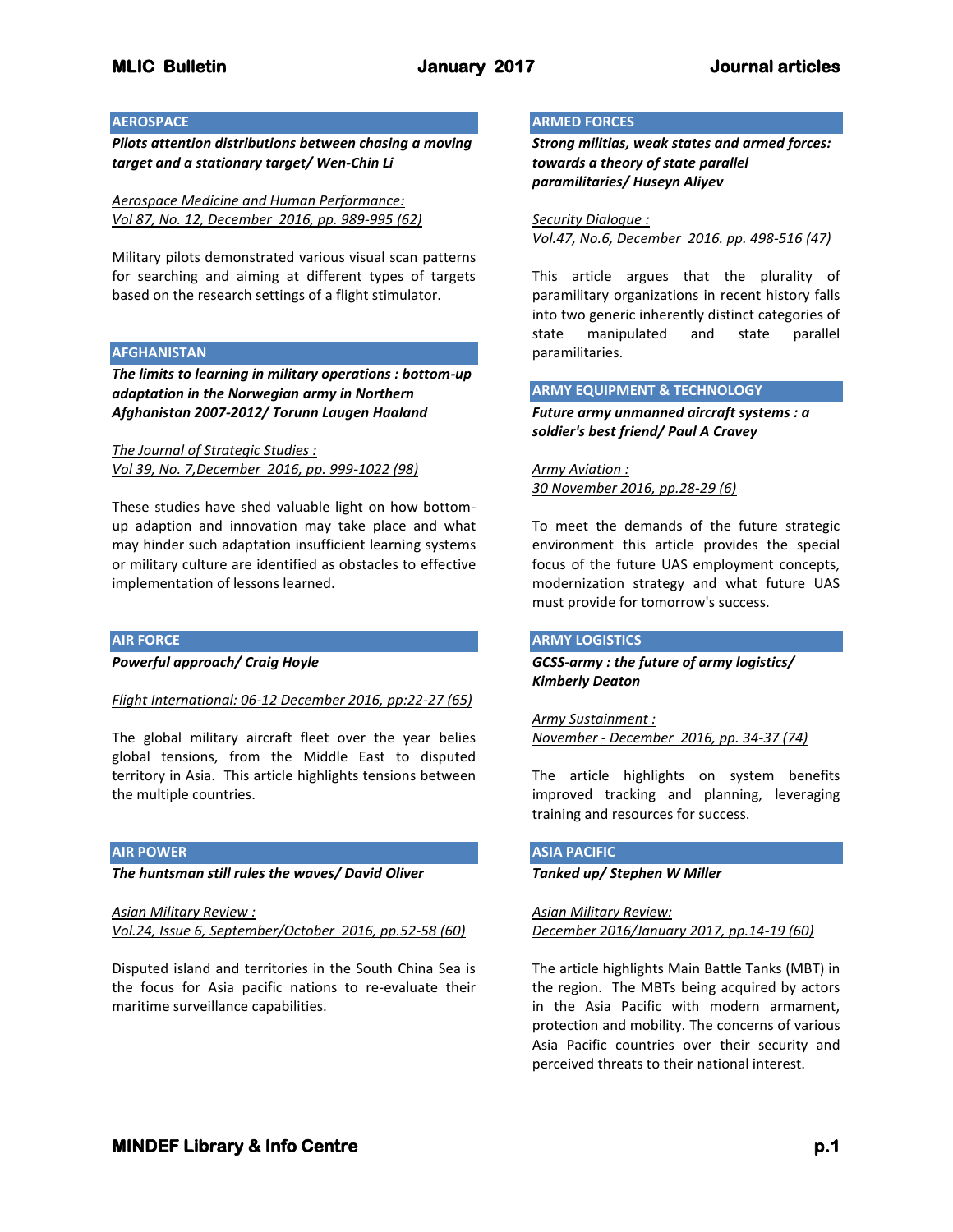### **ASIA PACIFIC**

*Frigate or destroyer?/ Alix Valenti*

*Asian Military Review: December 2016/January 2017, pp.24-27 (60)*

Strategic factors are slowly dividing the Asia Pacific region into navies that can afford destroyers and those that cannot.

### *Thousand island dressing/ Alix Valenti*

*Asian Military Review : Vol.24, Issue 4, June 2016, pp.26-30 (60)*

The programmes reviewed in this article it is evident that what is referred to as a 'corvette' can no longer be limited to a measure of displacement from India to the PRC.

*Asia-Pacific soldier modernization debrief/Andrew White*

*Asian Military Review : Vol.24, Issue 3, April/May 2016, pp.15-20 (60)*

The Asia Pacific will continue to witness a type of kinetic warfare with nations in the region more interested in shows of force as part of wider psychology and information based warfare.

#### **AVIATION**

*Aviation logistics officer MOS : addressing existing technical deficiencies/ R.W.Sherwood*

*Marine Corps Gazette : Vol.100, No.5, May 2016, pp.26-28 (71)*

The logistics lead plays a pivotal role in closing readiness gaps or rising costs by providing recommendations to the TMS lead who influences the providers as well as the resource sponsors.

## **CHINA**

*Material on the new silk road/ Aniseh Bassiri Tabrizi*

*Asian Military Review: December 2016/January 2017, pp.44-49 (60)*

This article examines the people's Republic of China's growing defence relationship with the Islamic Republic of Iran.

# **CHINA**

*UK-China cooperation on non-combatant evacuation operations/ Edward Schwarck*

*RUSI Journal: October-November 2016 Vol.161 No.5, pp.36-43 (127)*

This article addresses the benefits and drawbacks for UK-China cooperation on NEOs. It describes the diplomatic underpinnings of the UK-China discussion about NEOs by situating it within the defence engagement agendas of both states. The article concludes with a list of policy recommendations that London and Beijing should consider as they plan for the future.

## *Watershed changes in the Indo-Pacific balance/ Gregory R Copley*

## *Defense and Foreign Affairs Strategic Policy: 11-12, 2016, pp. 14-15 (22)*

US President Donald J Trump very deliberately ushered in a new era in US engagement in Asia one designed to stop the rapid decline in US credibility and capability in the region.

## *The cruel sea/ Trevor Hollingsbee*

## *Asian Military Review : Vol.24, Issue 6, September/October 2016, pp.12-27 (60)*

As the region's naval orders of battle continue to evolve. Surface and submarine forces in the Asia Pacific continue to expand. A major catalyst for this over the past two decades has been people's republic of China's proactive stance in South China Sea with the Vietnam People's navy

## *China's strategic path after the arbitral ruling on the South China Sea/ Hsin Kuei Yu*

*RUSI Newsbrief: Vol 36 No 6, November 2016, pp.20-22 (129)*

China's 2015 white paper on military strategy stipulated that the country's armed forces would continue to foster warmer relations with the US armed forces that conform to the new model of bilateral relations between the two countries.

# **MINDEF Library & Info Centre** *p.2* **p.2**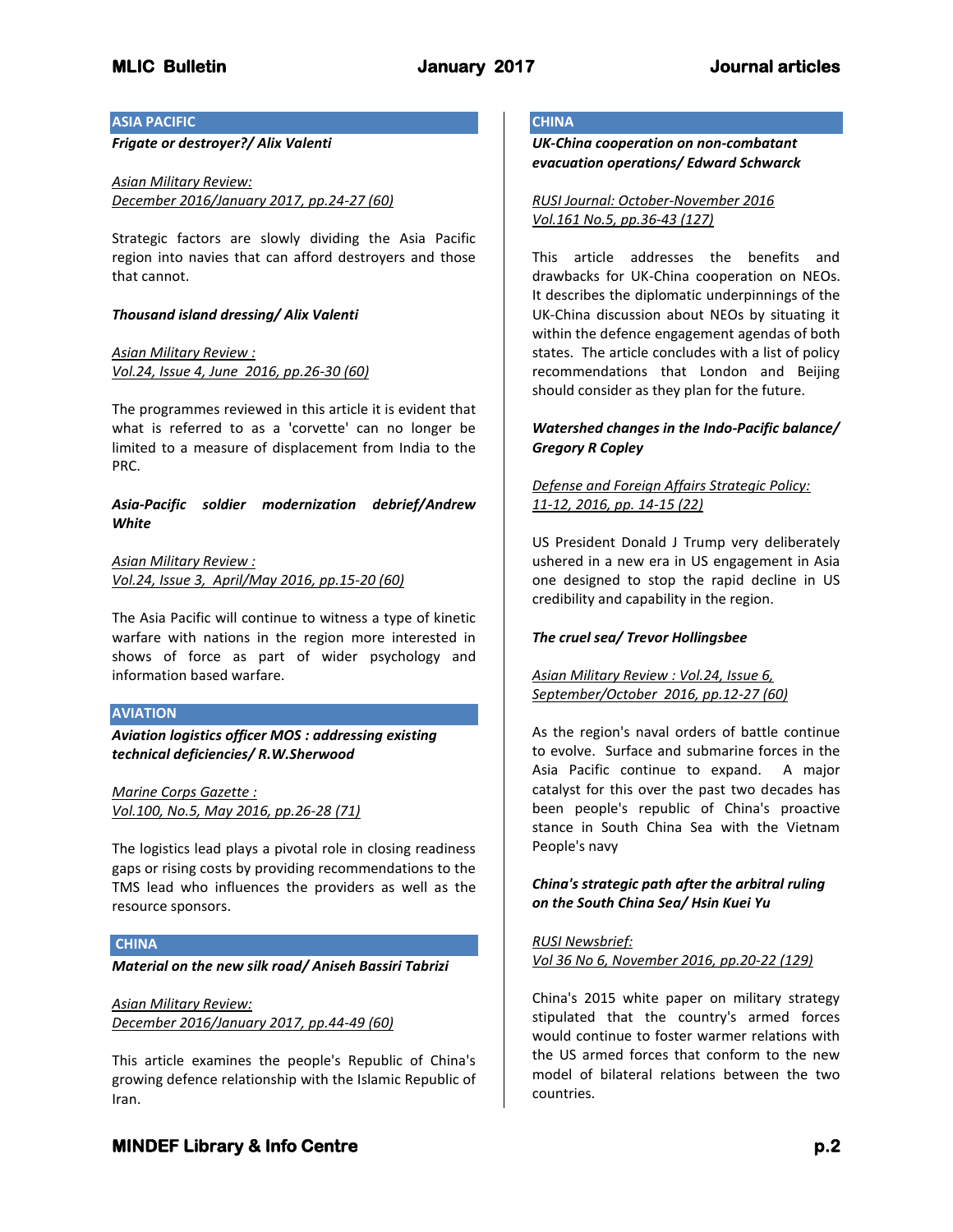### **CYBERSPACE**

*Cyberspace operations : how cyber ops fit within the marine corps planning process/ Arun Shankar*

*Marine Corps Gazette : Vol.100, No.5, May 2016, pp.57-59 (71)*

The details provided within this article suggest an application of cyberspace operations at each step of the MCPP.

### **DISASTER**

*The humanitarian common logistic operating picture : a solution to the inter-agency coordination challenge/ Peter Tatham*

#### *Disasters: Vol.41 No.1, January 2017,, pp.77- 100 (23)*

This paper explores how the military/emergency services concept of a common operating picture can be adapted to the humanitarian logistics context and analyses a practical and proven approach to addressing the key challenge of inter-agency coordination and decision making.

## *The cultural politics of mining and natural disaster in Indonesia : by fire and sword/ Jeff Lewis*

#### *Disasters: Vol.41 No.1, January 2017,, pp.23-40 (23)*

This paper examines the disputes over meaning associated with natural disasters in contemporary societies and the ways in which they are related to human culture, social organization and hierarchical systems of violence

## **ELECTRONIC WARFARE**

*Regaining the advantage -cognitive electronic warfare/ John Knowles*

*JED Journal of Electronic Defence : Vol 39, No 12, December 2016, pp.56-62 (70)*

The article highlights threat trends are driving the need for cognitive electronic warfare and cognitive electromagnetic battle management.

### **INDONESIA**

*Strategic hedging in Indonesia's defense diplomacy/ Lis Gindarsah*

*Defence & Security Analysis : Vol.32, No 4. 2016, pp.336-353 (94)*

This article argues that defence diplomacy serves two agenda of Indonesia's hedging strategy, strategic engagement and military modernization.

## **JAPAN**

*Abe's faltering efforts to restart Japan/ Jeff Kingston*

*Current History: September 2016, pp.233-239 (20)*

Abe has been a transformative leader in pushing through major security policy changes that challenge Japan's postwar pacifist identity. Abe wants to serve as a prime minister until 2018

## *Big in Japan/ Alix Valenti*

*Asian Military Review : Vol.24, Issue 5, July/August 2016, pp.36-40 (60)*

The Asia Pacific region have triggered significant changes to Japan's defence stance in the international arena, This article highlights on aviation, mounting tensions and sea.

#### **KOREA**

*Recent early-phase naval ship systems engineering for republic of Korea navy surface combatant design/ Jinwon Park*

*Naval Engineers Journal : Vol 128 No 3, September 2016, pp.103-115 (40)*

This paper introduces the process, methods, tools, and environment paradigm to explain the systems engineering activities employed in recent early phase naval ship designs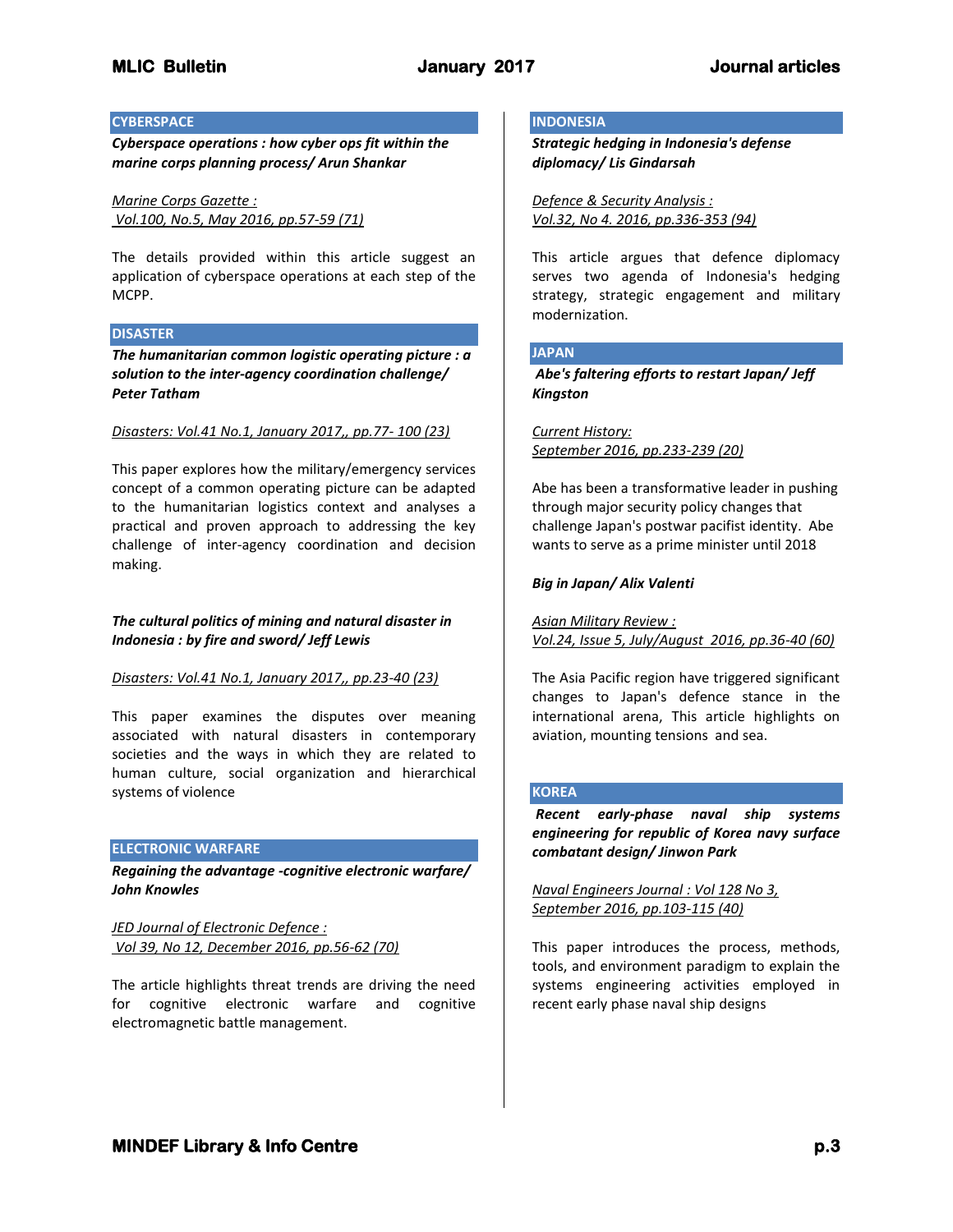### **LAND WARFARE**

*It came from outer space/ Thomas Newdick*

#### *Asian Military Review: November 2016, pp.34-37 (60)*

This report focuses on the status of strategic ABM programmes pursued as part of a multi-layered integrated air defence systems within the four major players in the region namely the PRC, India, Japan and Russia.

#### **MALAYSIA**

*Vexing questions/ Dzirhan Mahadzir*

*Asian Military Review : Vol.24, Issue 3, April/May 2016, pp.10-14 (60*)

The Malaysian armed forces (MAF) was focusing its capabilities on performing all aspects of conventional warfare.

*Politics of (in)visibility : governance-resistance and the constitution of refugee subjectivities in Malaysia/ Leonie Ansems De Vries*

*Review of International Studies: Vol 42 Issue 5, December 2016, pp.876-894 (45)*

This article explores the complex relationality of practices of governance and resistance in the context of the constitution of refugee subjectivities in Malaysia.

#### *Malaysia arrests : 15 more terror suspects*

*Asia Pacific Defense Forum: Vol.41, Issue. 4, 2016 p.9 (F5)*

Malaysia had been on high alert since militants carried out an armed attack in the capital of neighboring Indonesia in January 2016.

#### **MARITIME**

#### *Maritime : mordernization*

*Asia Pacific Defense Forum: Vol.41, Issue. 4, 2016 pp.24-31 (F5)*

Geopolitical forces propel military upgrades across the Indo-Asia-Pacific

#### **MARITIME SECURITY**

*Pirates, drugs and navies : why the Western Indian Ocean needs a new security architecture/ Christian Bueger*

*RUSI Journal: October-November 2016 Vol.161 No.5, pp.46-51 (127)*

The Western Indian Ocean is one of the world's most critical maritime regions. In this article the authors examine the options for cooperation in volatile region.

### **MODERN WARFARE**

*Modern warfare : the changing nature of war in the Middle East and North Africa/ Anthony H Cordesman*

*Havard International Review : Vol.XXXVII. No 4, Summer 2016, pp.21-27 (67)*

The key issue is how the conflict ends, continues or mutates in terms of its broader strategic and political impact It focuses on force size, technology warfighting capability and actual or possible conflicts.

## **NORTH KOREA**

*Keeping peace in Korea/ Amy McCullough*

*Air Force Magazine: November/December 2016, pp.34-39 (58)*

USAF keeps its forces in Korea at maximum readiness to deter a belligerent and aggressive North. North Korea has the fourth largest military in the world. The ROK air force includes 65,000 airmen and 700 aircraft and its government continues to invest in modern equipment.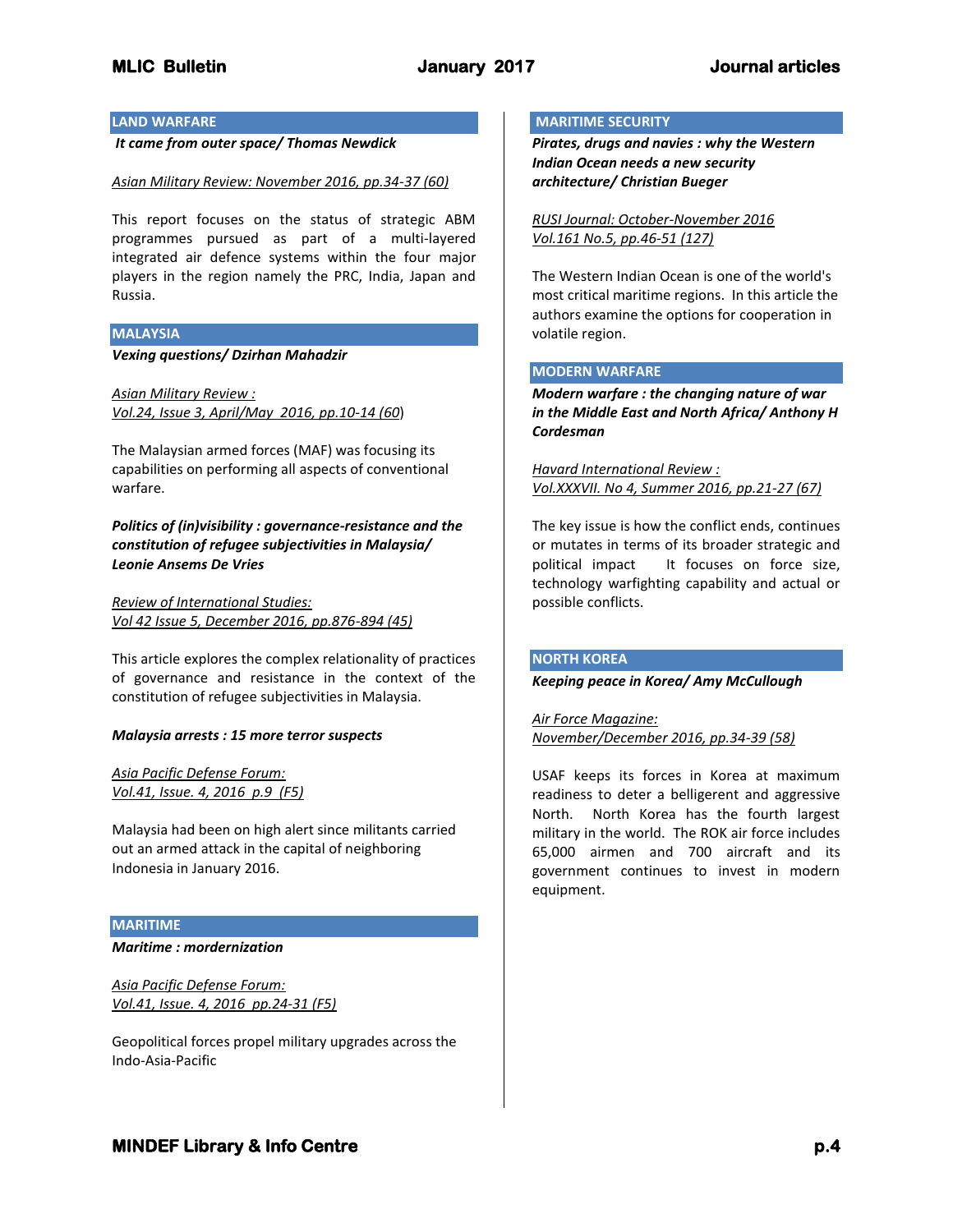### **NORTH KOREA**

**Why provoke? the Sino-US competition in East Asia and North Korea's strategic choice/ Min-hyung Kim**

*The Journal of Strategic Studies : Vol 39, No. 7, December 2016, pp. 979-998 (98)*

The article examines the main motivations behind Pyongyang's provocations since the end of the cold war, discusses their implications for the Sino-US strategic competition in East Asia and offers predictions about the future of North Korean provocations.

#### **PAKISTAN**

*Political infighting to hamper anti-extremism efforts*

*Asia Monitor South East Asia : Vol.23, Issue 1, January 2017 , p.8 (49)*

Recent developments highlight the ongoing threat of terrorism in Pakistan, which will persist for the foreseeable future

#### **PHILIPPINES**

*Arming the archipelago/ Alex Calvo*

*Asian Military Review : Vol.24, Issue 6, September/October 2016, pp.28-33 (60)*

The armed forces of the Philippines are undergoing a deep transformation. Insurgency remains a problem while maritime disputes with the people's republic of China have become Manila's top national security concern.

*National coast watch system : moves forward/ Jonathan V Zata*

*Asia Pacific Defense Forum: Vol.41, Issue. 4, 2016 pp.32-37 (F5)*

Philippine model for maritime shared awareness improves governance

#### **REGIONAL MILITARIES**

**Difficult choices in a complex region/ Alex Calvo**

*Asian Military Review: November 2016, pp.38-41 (60)*

The article illustrates two important trends greater indigenisation and growing defence links with Beijing to the detriment of Washington DC. Pakistan's armed forces are responsible not only for national defence and a major nation-building tool and play a significant role in the country's economy.

### **Rebalancing act/ Andrew Drwiege**

*Asian Military Review: November 2016, pp.42-46 (60)*

This article highlights on the Indonesian 2015 defence white paper outlining government strategic and spending priorities.

## **SEA POWER**

*Fast and furious/ Alix Valenti*

*Asian Military Review: November 2016, pp.23-27 (60)*

The traditional and non traditional threats facing Asia Pacific countries such as the territorial and maritime disputes including several actors in the East and south China Seas and the ongoing scourage of maritime piracy in the street of Malacca. The demand for Fast Attack Craft (FAC) which provide speed and striking power at a cost most navies can afford continues unabated.

## **SECURITY THREATS**

*Integrating non-military arts of statecraft to address national security threats/ John Lenczowski*

*World Affairs: Summer 2016, pp.47-58 (55)*

A major obstacle America must overcome to ensure long term security particularly in confronting radical Islamism is an internal one.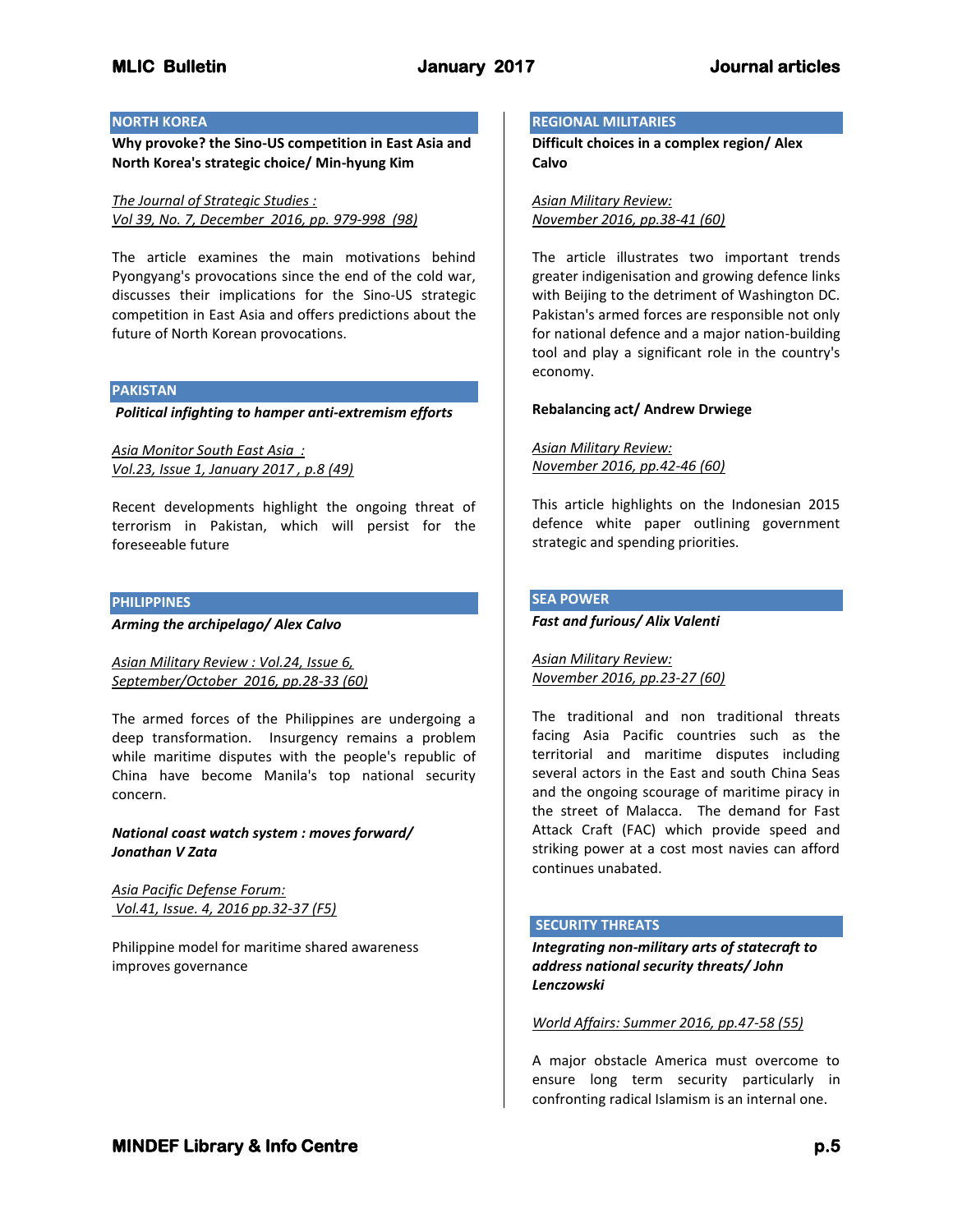#### **SINGAPORE**

*Survival instinct/ Alex Calvo*

*Asian Military Review : Vol.24, Issue 1, February 2016, pp.10-14 (60)*

Singapore has stressed a strong military as vital to national survival, prosperity and cohesion. The country is taking no chances and hence investing in military modernisation.

*Independence class LCS 'coronado' deploys to the region/ Mike Yeo*

*Asia-Pacific Defence Reporter : December 2016/January 2017, Vol.42 No.10, pp.18-22 (9)*

The United States navy's littoral combat ship USS coronado berthed at Changi naval base Singapore to begin a scheduled rotational deployment to the Indo Asia Pacific.

#### **SOUTH CHINA SEA**

*Reflections on the South China Sea arbitration rulings/ Kenneth Keith*

*New Zealand International Review: Vol 42 No 1, January/February 2016, pp.5-9 (82)*

The article highlights the world community 's interest in the peaceful settlement of disputes and the prevention of use of force in the settlement of disputes between states.

## **SOUTH KOREA**

*Seoul retunes ambition for KFX radar/ Leigh Giangreco*

*Flight International: 29 November-5 December 2016, p.17 (65)*

South Korea pushing USA to transfer advanced sensor system. South Korea's defence technology is not on a par with USA.

#### **SOUTH KOREA**

*Trump reassures South Korea on security/ Kelsey Davenport*

*Arms Control Today: Vol. 46 No. 10, December 2016, p.30 (5)*

Trump's assurance to Park that the United States will be steadfast and strong in its security alliance with Seoul marks a shift in his thinking during the campaign.

## *South Korea's leader is under siege for more than just a scandal/ Charlie Campbell*

#### *Time:*

*Vol 188, No. 24, December 2016, pp. 12-13 (135)*

1.5 million have thronged central Seoul to demand Park's ouster. South Korea's political stability is critical in the multilateral effort to contain North Korea, a rogue state the aspires to become a member of the nuclear power club.

## **SOUTHEAST ASIA**

*Democratic backsliding and the reach of ISIS in Southeast Asia/ Joshua Kurlanizick*

*Current History: September 2016, pp.226-232 (20)*

Governments in Southeast Asia have adopted policies that are fueling militancy by restricting freedoms and fostering authoritarianism.

## *Reclaimed waters*

*Asia Pacific Defense Forum: Vol.41, Issue. 4, 2016 pp.20-23. (F5)*

Maritime crime declines in Southeast Asia as countries adjust strategies to discourage sea bandit activity and prevent piracy